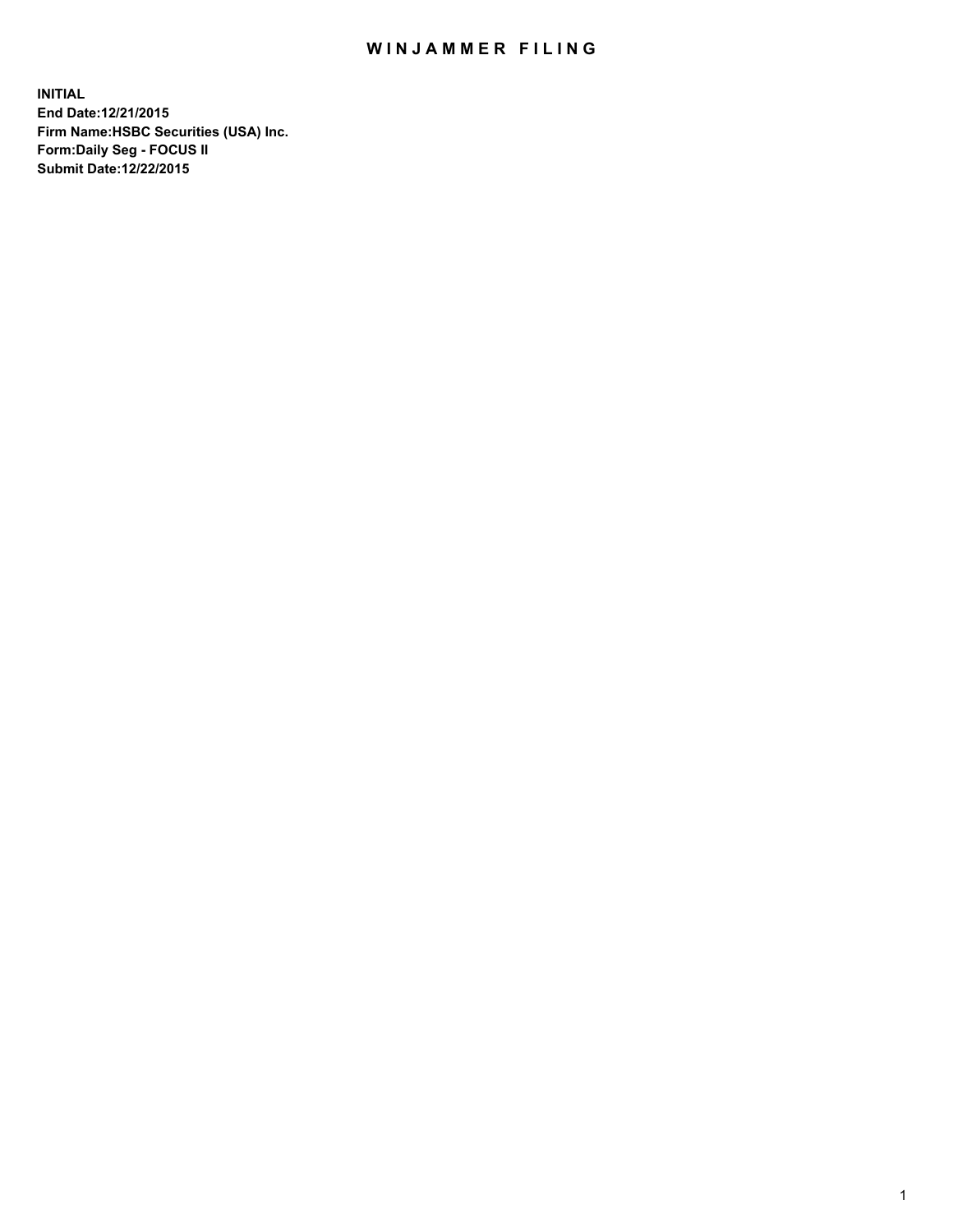## **INITIAL End Date:12/21/2015 Firm Name:HSBC Securities (USA) Inc. Form:Daily Seg - FOCUS II Submit Date:12/22/2015 Daily Segregation - Cover Page**

| Name of Company<br><b>Contact Name</b><br><b>Contact Phone Number</b><br><b>Contact Email Address</b>                                                                                                                                                                                                                         | <b>HSBC Securities (USA) Inc.</b><br><b>Michael Vacca</b><br>212-525-7951<br>michael.vacca@us.hsbc.com |
|-------------------------------------------------------------------------------------------------------------------------------------------------------------------------------------------------------------------------------------------------------------------------------------------------------------------------------|--------------------------------------------------------------------------------------------------------|
| FCM's Customer Segregated Funds Residual Interest Target (choose one):<br>a. Minimum dollar amount: ; or<br>b. Minimum percentage of customer segregated funds required:% ; or<br>c. Dollar amount range between: and; or<br>d. Percentage range of customer segregated funds required between: % and %.                      | 110,000,000<br><u>0</u><br>00<br>00                                                                    |
| FCM's Customer Secured Amount Funds Residual Interest Target (choose one):<br>a. Minimum dollar amount: ; or<br>b. Minimum percentage of customer secured funds required:%; or<br>c. Dollar amount range between: and; or<br>d. Percentage range of customer secured funds required between:% and%.                           | 10,000,000<br><u>0</u><br><u>00</u><br>0 <sub>0</sub>                                                  |
| FCM's Cleared Swaps Customer Collateral Residual Interest Target (choose one):<br>a. Minimum dollar amount: ; or<br>b. Minimum percentage of cleared swaps customer collateral required:%; or<br>c. Dollar amount range between: and; or<br>d. Percentage range of cleared swaps customer collateral required between:% and%. | 90,000,000<br><u>0</u><br>0 <sub>0</sub><br>0 <sub>0</sub>                                             |

Attach supporting documents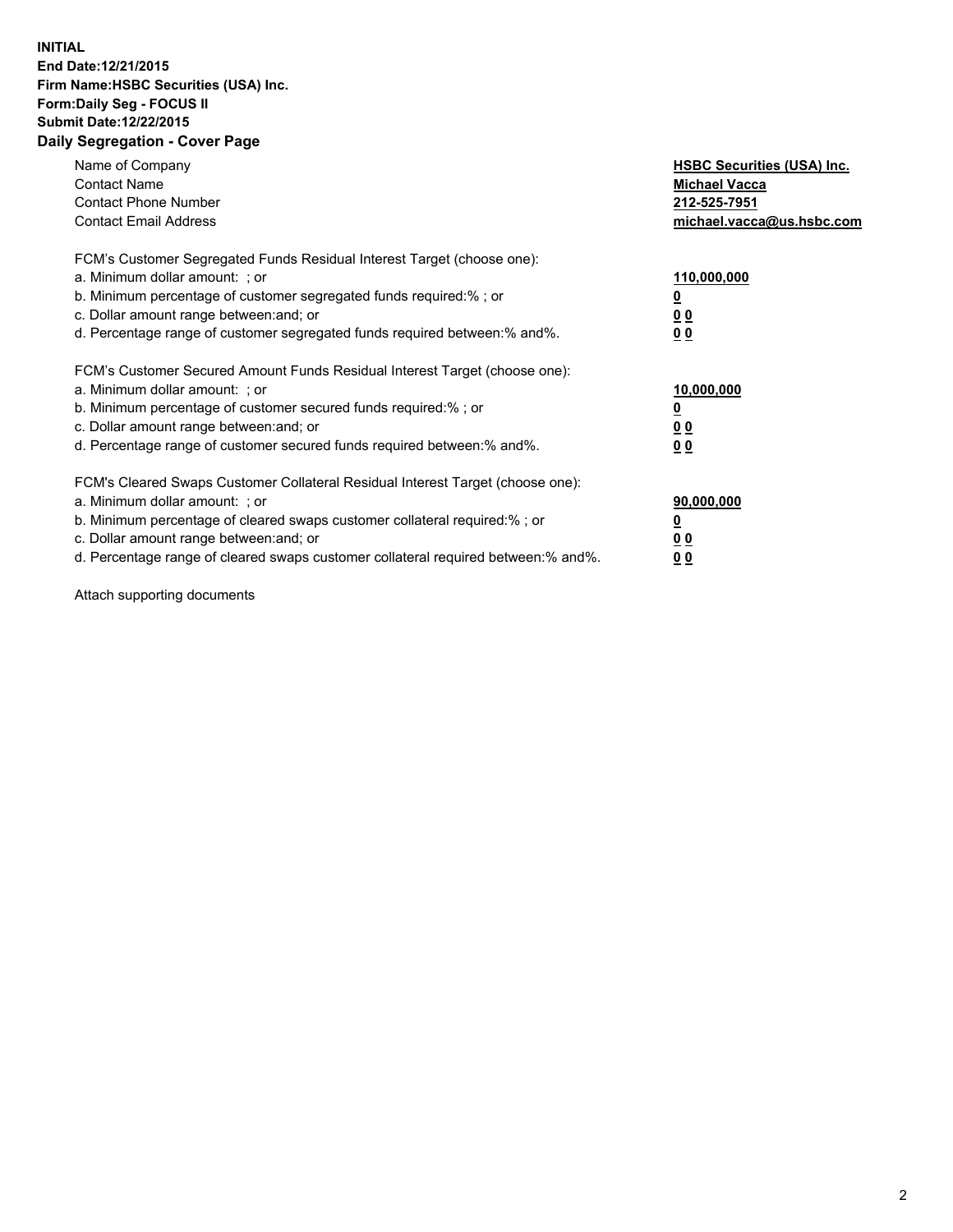**INITIAL End Date:12/21/2015 Firm Name:HSBC Securities (USA) Inc. Form:Daily Seg - FOCUS II Submit Date:12/22/2015**

## **Daily Segregation - Secured Amounts**

|     | Foreign Futures and Foreign Options Secured Amounts                                                          |                              |
|-----|--------------------------------------------------------------------------------------------------------------|------------------------------|
|     | Amount required to be set aside pursuant to law, rule or regulation of a foreign                             | $0$ [7305]                   |
|     | government or a rule of a self-regulatory organization authorized thereunder                                 |                              |
| 1.  | Net ledger balance - Foreign Futures and Foreign Option Trading - All Customers                              |                              |
|     | A. Cash                                                                                                      | 14,003,447 [7315]            |
|     | B. Securities (at market)                                                                                    | 137,928,974 [7317]           |
| 2.  | Net unrealized profit (loss) in open futures contracts traded on a foreign board of trade                    | 14,978,015 [7325]            |
| 3.  | Exchange traded options                                                                                      |                              |
|     | a. Market value of open option contracts purchased on a foreign board of trade                               | $0$ [7335]                   |
|     | b. Market value of open contracts granted (sold) on a foreign board of trade                                 | $0$ [7337]                   |
| 4.  | Net equity (deficit) (add lines 1.2. and 3.)                                                                 | 166,910,436 [7345]           |
| 5.  | Account liquidating to a deficit and account with a debit balances - gross amount                            | 2,473,800 [7351]             |
|     | Less: amount offset by customer owned securities                                                             | -2,473,475 [7352] 325 [7354] |
| 6.  | Amount required to be set aside as the secured amount - Net Liquidating Equity<br>Method (add lines 4 and 5) | 166,910,761 [7355]           |
| 7.  | Greater of amount required to be set aside pursuant to foreign jurisdiction (above) or line                  | 166,910,761 [7360]           |
|     | 6.                                                                                                           |                              |
|     | FUNDS DEPOSITED IN SEPARATE REGULATION 30.7 ACCOUNTS                                                         |                              |
| 1.  | Cash in banks                                                                                                |                              |
|     | A. Banks located in the United States                                                                        | 16,060,476 [7500]            |
|     | B. Other banks qualified under Regulation 30.7                                                               | 0 [7520] 16,060,476 [7530]   |
| 2.  | Securities                                                                                                   |                              |
|     | A. In safekeeping with banks located in the United States                                                    | 96,368,734 [7540]            |
|     | B. In safekeeping with other banks qualified under Regulation 30.7                                           | 0 [7560] 96,368,734 [7570]   |
| 3.  | Equities with registered futures commission merchants                                                        |                              |
|     | A. Cash                                                                                                      | $0$ [7580]                   |
|     | <b>B.</b> Securities                                                                                         | $0$ [7590]                   |
|     | C. Unrealized gain (loss) on open futures contracts                                                          | $0$ [7600]                   |
|     | D. Value of long option contracts                                                                            | $0$ [7610]                   |
|     | E. Value of short option contracts                                                                           | 0 [7615] 0 [7620]            |
| 4.  | Amounts held by clearing organizations of foreign boards of trade                                            |                              |
|     | A. Cash                                                                                                      | $0$ [7640]                   |
|     | <b>B.</b> Securities                                                                                         | $0$ [7650]                   |
|     | C. Amount due to (from) clearing organization - daily variation                                              | $0$ [7660]                   |
|     | D. Value of long option contracts                                                                            | $0$ [7670]                   |
|     | E. Value of short option contracts                                                                           | 0 [7675] 0 [7680]            |
| 5.  | Amounts held by members of foreign boards of trade                                                           |                              |
|     | A. Cash                                                                                                      | 68,972,253 [7700]            |
|     | <b>B.</b> Securities                                                                                         | 41,560,240 [7710]            |
|     | C. Unrealized gain (loss) on open futures contracts                                                          | 14,978,015 [7720]            |
|     | D. Value of long option contracts                                                                            | 0 [7730]                     |
|     | E. Value of short option contracts                                                                           | 0 [7735] 125,510,508 [7740]  |
| 6.  | Amounts with other depositories designated by a foreign board of trade                                       | 0 [7760]                     |
| 7.  | Segregated funds on hand                                                                                     | $0$ [7765]                   |
| 8.  | Total funds in separate section 30.7 accounts                                                                | 237,939,718 [7770]           |
| 9.  | Excess (deficiency) Set Aside for Secured Amount (subtract line 7 Secured Statement<br>Page 1 from Line 8)   | 71,028,957 [7380]            |
| 10. | Management Target Amount for Excess funds in separate section 30.7 accounts                                  | 10,000,000 [7780]            |
| 11. | Excess (deficiency) funds in separate 30.7 accounts over (under) Management Target                           | 61,028,957 [7785]            |
|     |                                                                                                              |                              |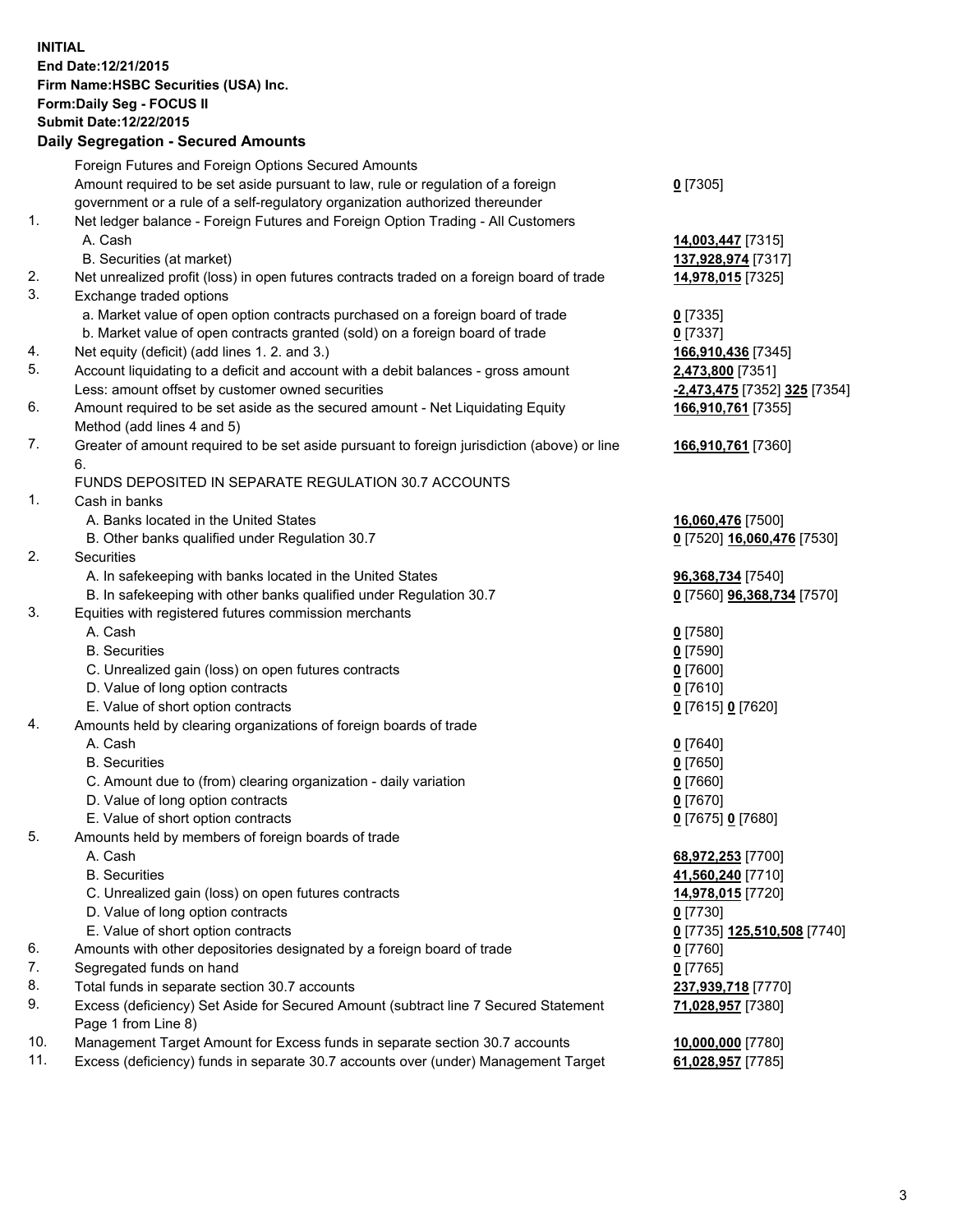| <b>INITIAL</b>                        | End Date: 12/21/2015                                                                           |                                  |  |  |  |  |  |
|---------------------------------------|------------------------------------------------------------------------------------------------|----------------------------------|--|--|--|--|--|
| Firm Name: HSBC Securities (USA) Inc. |                                                                                                |                                  |  |  |  |  |  |
|                                       | Form: Daily Seg - FOCUS II                                                                     |                                  |  |  |  |  |  |
|                                       | Submit Date: 12/22/2015                                                                        |                                  |  |  |  |  |  |
|                                       | Daily Segregation - Segregation Statement                                                      |                                  |  |  |  |  |  |
|                                       | SEGREGATION REQUIREMENTS(Section 4d(2) of the CEAct)                                           |                                  |  |  |  |  |  |
| 1.                                    | Net ledger balance                                                                             |                                  |  |  |  |  |  |
|                                       | A. Cash                                                                                        | 378,489,109 [7010]               |  |  |  |  |  |
|                                       | B. Securities (at market)                                                                      | 1,009,220,228 [7020]             |  |  |  |  |  |
| 2.                                    | Net unrealized profit (loss) in open futures contracts traded on a contract market             | $-53,108,884$ [7030]             |  |  |  |  |  |
| 3.                                    | Exchange traded options                                                                        |                                  |  |  |  |  |  |
|                                       | A. Add market value of open option contracts purchased on a contract market                    | 107,443,123 [7032]               |  |  |  |  |  |
|                                       | B. Deduct market value of open option contracts granted (sold) on a contract market            | 49,661,334 [7033]                |  |  |  |  |  |
| 4.                                    | Net equity (deficit) (add lines 1, 2 and 3)                                                    | 1,392,382,242 [7040]             |  |  |  |  |  |
| 5.                                    | Accounts liquidating to a deficit and accounts with                                            |                                  |  |  |  |  |  |
|                                       | debit balances - gross amount                                                                  | 25,732,911 [7045]                |  |  |  |  |  |
|                                       | Less: amount offset by customer securities                                                     | -25,702,340 [7047] 30,571 [7050] |  |  |  |  |  |
| 6.                                    | Amount required to be segregated (add lines 4 and 5)                                           | 1,392,412,813 [7060]             |  |  |  |  |  |
|                                       | FUNDS IN SEGREGATED ACCOUNTS                                                                   |                                  |  |  |  |  |  |
| 7.                                    | Deposited in segregated funds bank accounts                                                    |                                  |  |  |  |  |  |
|                                       | A. Cash                                                                                        | 97,459,071 [7070]                |  |  |  |  |  |
|                                       | B. Securities representing investments of customers' funds (at market)                         | $0$ [7080]                       |  |  |  |  |  |
|                                       | C. Securities held for particular customers or option customers in lieu of cash (at            | 170,721,658 [7090]               |  |  |  |  |  |
|                                       | market)                                                                                        |                                  |  |  |  |  |  |
| 8.                                    | Margins on deposit with derivatives clearing organizations of contract markets                 |                                  |  |  |  |  |  |
|                                       | A. Cash                                                                                        | 28,310,915 [7100]                |  |  |  |  |  |
|                                       | B. Securities representing investments of customers' funds (at market)                         | 149,293,922 [7110]               |  |  |  |  |  |
|                                       | C. Securities held for particular customers or option customers in lieu of cash (at<br>market) | 838,498,570 [7120]               |  |  |  |  |  |
| 9.                                    | Net settlement from (to) derivatives clearing organizations of contract markets                | 29,901,342 [7130]                |  |  |  |  |  |
| 10.                                   | Exchange traded options                                                                        |                                  |  |  |  |  |  |
|                                       | A. Value of open long option contracts                                                         | 107,443,123 [7132]               |  |  |  |  |  |
|                                       | B. Value of open short option contracts                                                        | 49,661,334 [7133]                |  |  |  |  |  |
| 11.                                   | Net equities with other FCMs                                                                   |                                  |  |  |  |  |  |
|                                       | A. Net liquidating equity                                                                      | 130,874,163 [7140]               |  |  |  |  |  |
|                                       | B. Securities representing investments of customers' funds (at market)                         | $0$ [7160]                       |  |  |  |  |  |
|                                       | C. Securities held for particular customers or option customers in lieu of cash (at<br>market) | 0 <sup>[7170]</sup>              |  |  |  |  |  |
| 12.                                   | Segregated funds on hand                                                                       | $0$ [7150]                       |  |  |  |  |  |
| 13.                                   | Total amount in segregation (add lines 7 through 12)                                           | 1,502,841,430 [7180]             |  |  |  |  |  |
| 14.                                   | Excess (deficiency) funds in segregation (subtract line 6 from line 13)                        | 110,428,617 [7190]               |  |  |  |  |  |
| 15.                                   | Management Target Amount for Excess funds in segregation                                       | 110,000,000 [7194]               |  |  |  |  |  |
| 16.                                   | Excess (deficiency) funds in segregation over (under) Management Target Amount                 | 428,617 [7198]                   |  |  |  |  |  |

16. Excess (deficiency) funds in segregation over (under) Management Target Amount Excess